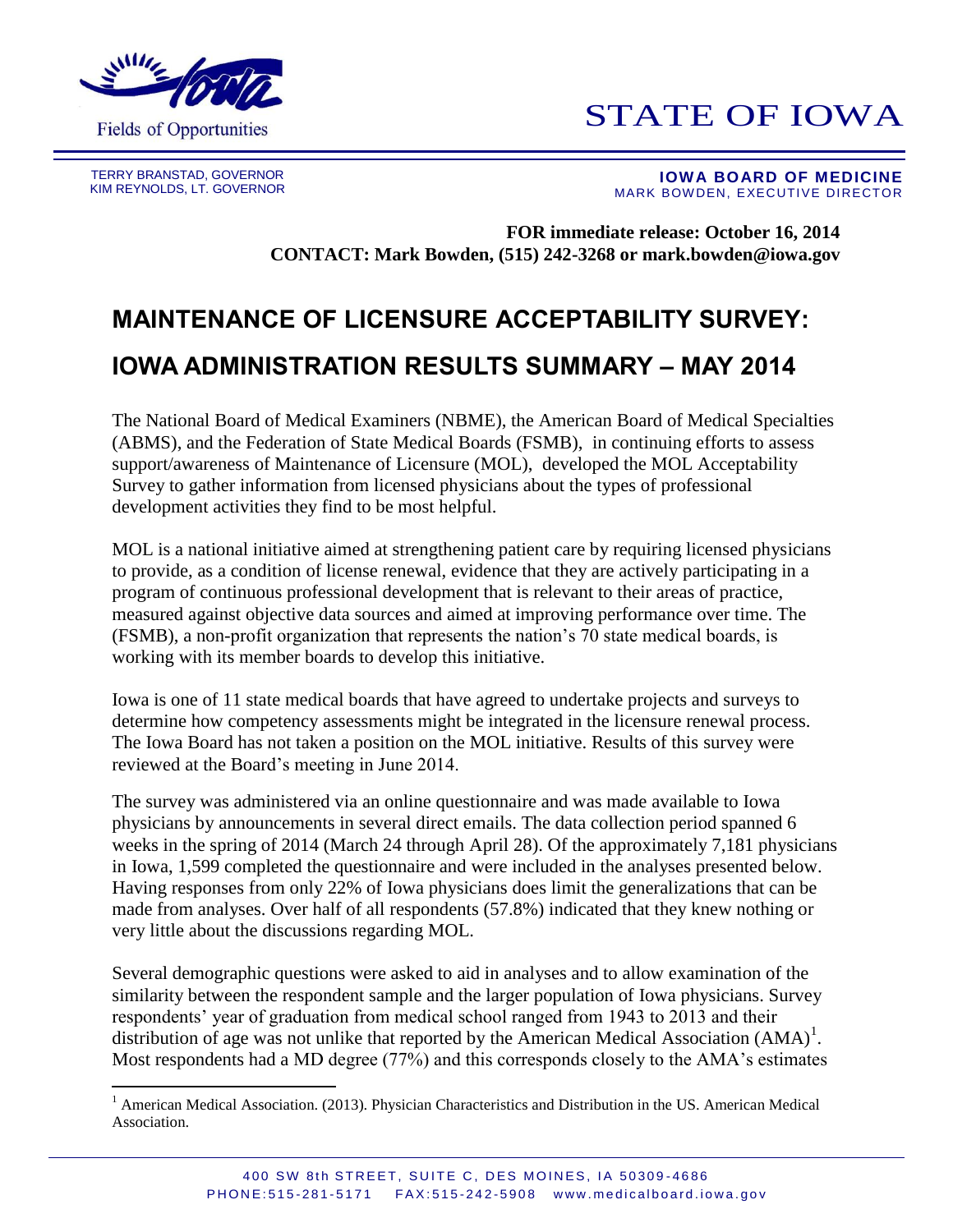of the percent of physicians with a MD degree (81%). Almost all respondents indicated that they were licensed to practice medicine (99.6%). Over two-thirds of respondents (69%) were licensed in one state and 22% were licensed in two states.

Only 10% of the respondents reported that they did not practice clinical medicine at the time of the questionnaire administration. Most respondents (83%) indicated only one area of practice and the most common areas of practice were Family Medicine/Family Physicians (23%), General Internal Medicine (9%) and Internal Medicine Subspecialties (7%). The AMA's estimate for

Family Medicine/Family Physicians (17%) is slightly lower than what is reported here, but the AMA's estimate for the percent of Iowa physicians who primarily practice Internal Medical (12%) is larger. About 8% of respondents indicated a primary area of practice that was not one of the 26 common practice areas listed on the questionnaire. Respondents were most likely to provide patient care in an office for a single-specialty practice (28%), a teaching hospital (27%) or an office for a multi-specialty practice (19%).

Almost 90% of respondent physicians reported that they had ever been board certified. Of those that had not, 75% intended to become board certified in the future. The board with the most certified physicians was the American Board of Family Medicine (ABFM) (27%)followed by the American Board of Internal Medicine (ABIM) (17%) and the American Board of Pediatrics (ABP) (9%). Almost one-quarter of respondents (24.3%) reported being certified or recertified in the last 2 years. A slightly larger percentage (27.9%) indicated that they had not been certified or recertified since 2000.

Many respondents (73%) who were certified by an ABMS member board said that they were on schedule to meet the requirements for Maintenance of Certification (MOC), but some were also unsure (11%). A lower proportion of Osteopathic respondents (21%) were enrolled in Osteopathic Continuous Certification (OCC) or planned to participate in OCC within the next two years.

The most commonly reported methods for improving the quality of medical practice were conference attendance (81%), reading the medical literature (79%), in-person CME programs (74%) and on-line CME programs (66%). The least commonly reported methods were a participation in a data registry (8%), formal course or preceptorship (10%), practice audits (10%), and point-of-care learning (11%). Respondents were most likely to participate in CME/CPD activities more frequently that once a month (41%) or about once a month (21%). The primary reasons that most respondents participated in CME/CPD in the last two were to improve overall knowledge (91%) and improve patient care (79%). Less common reasons for participating were to take advantage of networking opportunities (12%) and fulfill a contract requirement or for employment (17%).

On average, respondents found all methods to be somewhat or very useful for improving the quality of the medical practice (average usefulness ratings were between 2.0 and 2.7 on a scale of 1 to 3 where 1 is not at all useful and 3 is very useful). Respondents were most likely to receive objective feedback following their experiences with practice audits (86%).

Respondents who found participation in a practice audits useful and had received objective feedback most frequently reported that they received it in the forms of detailed description of overall findings (58%), comparison to peers at the item level (42%) and suggested improvement activities (42%). Note that the small number of physicians (12) responding to the questions about practice audits should temper interpretation.